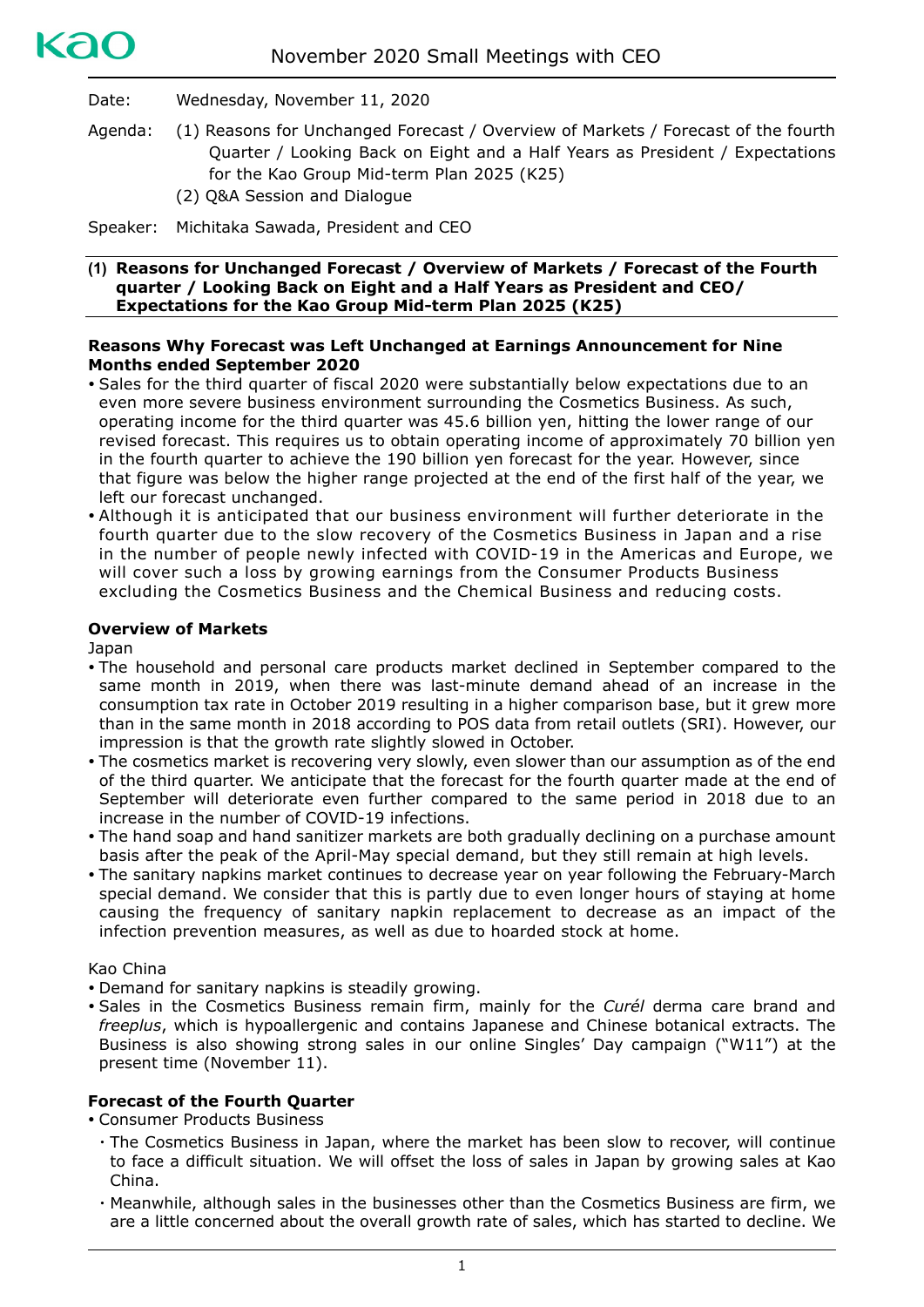will pay close attention to how the sales growth rate of hygiene-related products will change as a result of the expected resurgence in the spread of COVID-19 in the future.

- ・ Under these circumstances, we will endeavor to increase sales as much as possible, with new products and sales promotion campaigns for them in the fourth quarter. Meanwhile, the sales growth rate in Japan compared to in the same period a year earlier will be greater than in the third quarter due to the weak comparison base with the impact of the drop in sales following the last-minute demand that preceded the consumption tax rate increase.
- The Chemical Business is emerging from the most difficult period.
	- ・ In Kao China, demand is on a recovery trend.
- ・ Oleo chemicals and performance chemicals are recovering slowly.
- For our business outside Japan, Kao China is performing well. In other Asian countries and regions, our business is still in a severe situation.
- In the Americas and Europe, despite the ongoing recovery trend, a lockdown has started again in Europe due to the rise in the number of newly infected people. We are concerned about whether there will be a major impact on the business for hair salons, in particular.

# **Looking Back Eight and a Half Years**

- The Cosmetics Business: I wanted to launch structural reforms earlier, but I placed top priority on dealing with the problem that occurred in 2013 that led to our voluntary recall. Now, I would like to speed up the ongoing structural reforms.
- The baby diapers business: By going back to basics and putting all our efforts to it, we were able to increase our share in Japan, which subsequently led to an expansion outside Japan. As a result, we were able to achieve sales growth for five years from 2012. In this period, however, we faced issues such as the outflow of our products from stores in Japan to outside the country by resellers. We had to deal with this issue and could not take drastic action, which created the current tough circumstances. We will advance the rebuilding of this business from 2021 by launching new products, mainly in Kao China, and making other efforts.
- The Consumer Products Business in the Americas and Europe: We must aim to grow this business to be more than twice as large as its current size. With only the existing beauty care business, our Consumer Products Business will grow to be only a certain size. We must grow this business substantially by launching new hygiene-related products as the start.
- Going forward, it will be important that ESG and our business are linked to each other. In addition, in order to leverage our R&D capabilities, we must make sure that our technologies will lead to an increase in our sales. We must open-up the output for making use of our technologies without our insistence on doing everything in-house and sometimes collaborating with other companies, while utilizing the essence of the way unique to Kao.

# **Expectations for K25**

- In December, Kao's next president and CEO Yoshihiro Hasebe will announce the Kao Group's new Mid-term Plan K25.
- Creating new businesses is the key for the Kao Group to make a great leap forward. So far, our stance has been to "protect the livelihood of people," but I hope we will take a step further and explore new businesses by widening the business areas in the direction of "save lives, protect people" in the way unique to Kao.
- For the creation of new businesses, the important points are enhancing existing businesses, changing employees' mindset, evolving Economic Value Added (EVA) management, constructing the latest technologies including digital transformation, fully utilizing such technologies, enhancing governance, and so on.
- I have said to Mr. Hasebe as follows: "You do not need to adhere to the way I used to do business. If only you hold firm to our corporate philosophy, "The Kao Way," you may deny anything else other than that. Instead of being swayed by short-term sales and profit growth, I expect you to create the presence of the Kao Group for success in the future. And I hope that you will lead us to successfully gaining the trust of our stakeholders."

I'm sure he will definitely embark on a major course of action.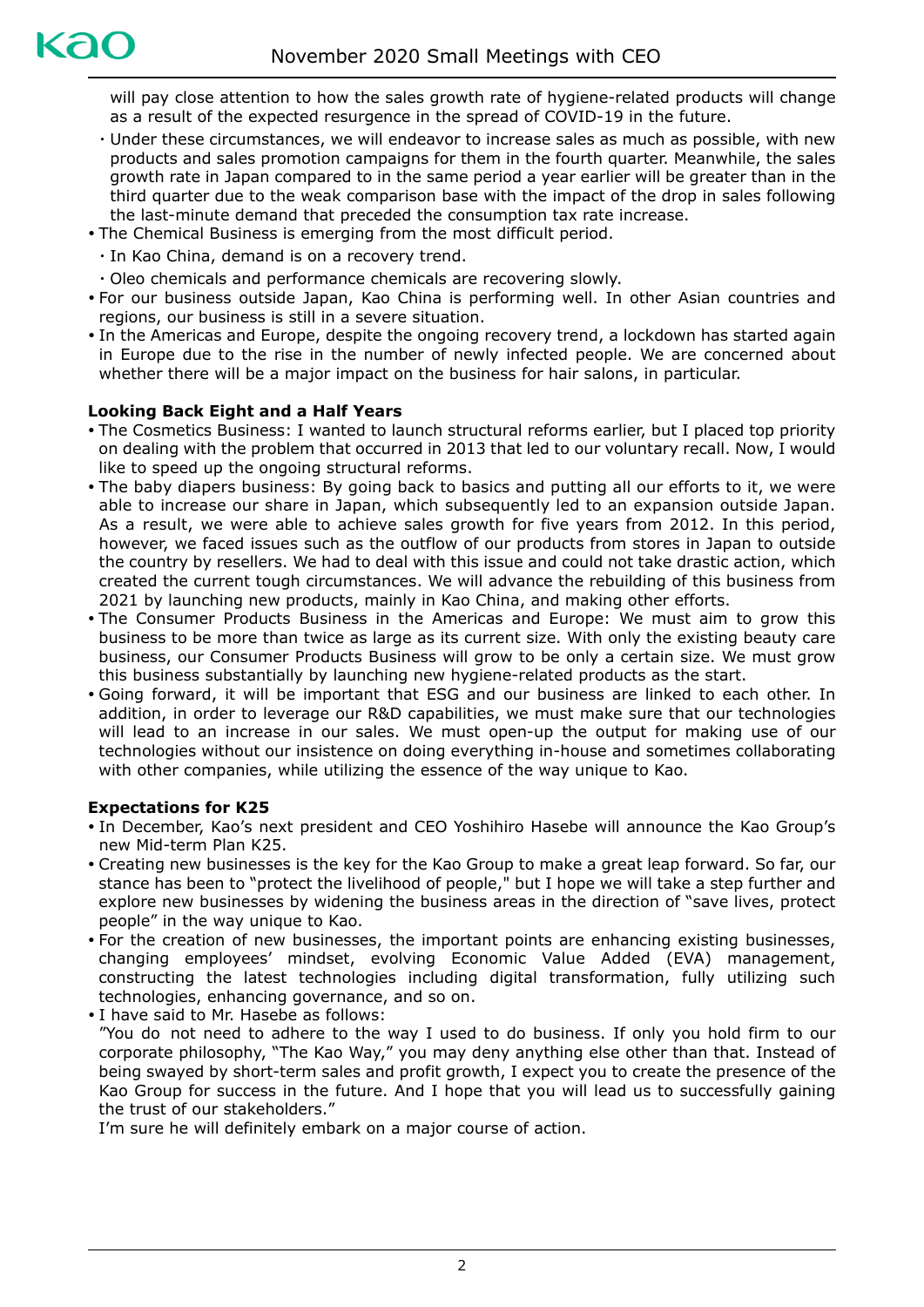# **(2) Summary of Q&A Session and Dialogue**

## **1) What are your thoughts about Kao China's future efforts for the adult incontinence product business?**

People in the market where Kao China is developing its business are also aging markedly. As such, there is no doubt that the adult incontinence product market is promising. However, there are substantial differences in the market environment and in utilization compared to Japan, so we are currently conducting research. Upon rolling out the products, we will incorporate an ESG perspective and produce products locally with less of an impact on the environment.

## **Recently, competition for baby diapers has been intensifying, as local manufacturers are on the offensive. How do you see the future of the adult incontinence product market?**

For baby diapers, many of the local manufacturers are focusing on developing technologies for tape-type products, and global brands hold an advantageous position in terms of pants-type technologies. Since the technologies for pants-type baby diapers are applied to adult incontinence products, we expect manufacturers with superior technologies for such diapers to have an advantage. In addition, developing environmentally conscious products requires considerable technological capabilities. We will work on this business by utilizing the R&D capabilities that Kao has accumulated up to the present time so that we will be able to contribute to society.

#### **2) You have constantly been calling for change, but the organization and employees have still yet to change greatly. What are the issues causing this situation?**

There are the following two issues:

- 1. Employees still have a low awareness of the need for change. Unless we have the will to work for change by completely denying our previous experiences, we will not be able to respond to major changes in the world. We know what we should do but have been unable to put it into practice.
- 2. For our technologies, we insist on doing everything in-house. Instead of utilizing technologies developed in-house only for our products, we must be determined enough to change the world by using them in collaboration with a diverse range of companies.

## **I think it's not easy to change the mindset of the employees, so how will you work on this?**

Some of the employees understand the need for change. I think it is also necessary that management encourage employees to engage in such change more actively. The number of employees working remotely is rising due to the COVID-19 pandemic, and we are having many discussions about change in such a setting, which is serving as a trigger to accelerate the change in the mindset inside the company.

#### **3) Although Kao has quite advanced technologies, I think it is taking time to advance overseas business expansion. What are the issues for the future acceleration of such development? Do you also have in mind M&A as a solution for it?**

Kao has been developing businesses with a focus on personal care products that protect the livelihood of people. However, due to differences in people's living environments, the utilization of products, and the content of related laws and regulations depending on the country and region, it is difficult in many cases to roll out products intended for Japanese people as they are to countries and regions outside of Japan. In the future, we are planning on establishing "save lives, protect people" to be the new core of our business. This direction is the same globally, so we will work on product development from a global perspective from the initial stage. For example, if we can develop a formula in accordance with the strictest laws and regulations in the world, we will be able to more easily increase the speed of global development. We will also actively consider alliances or M&A with companies who have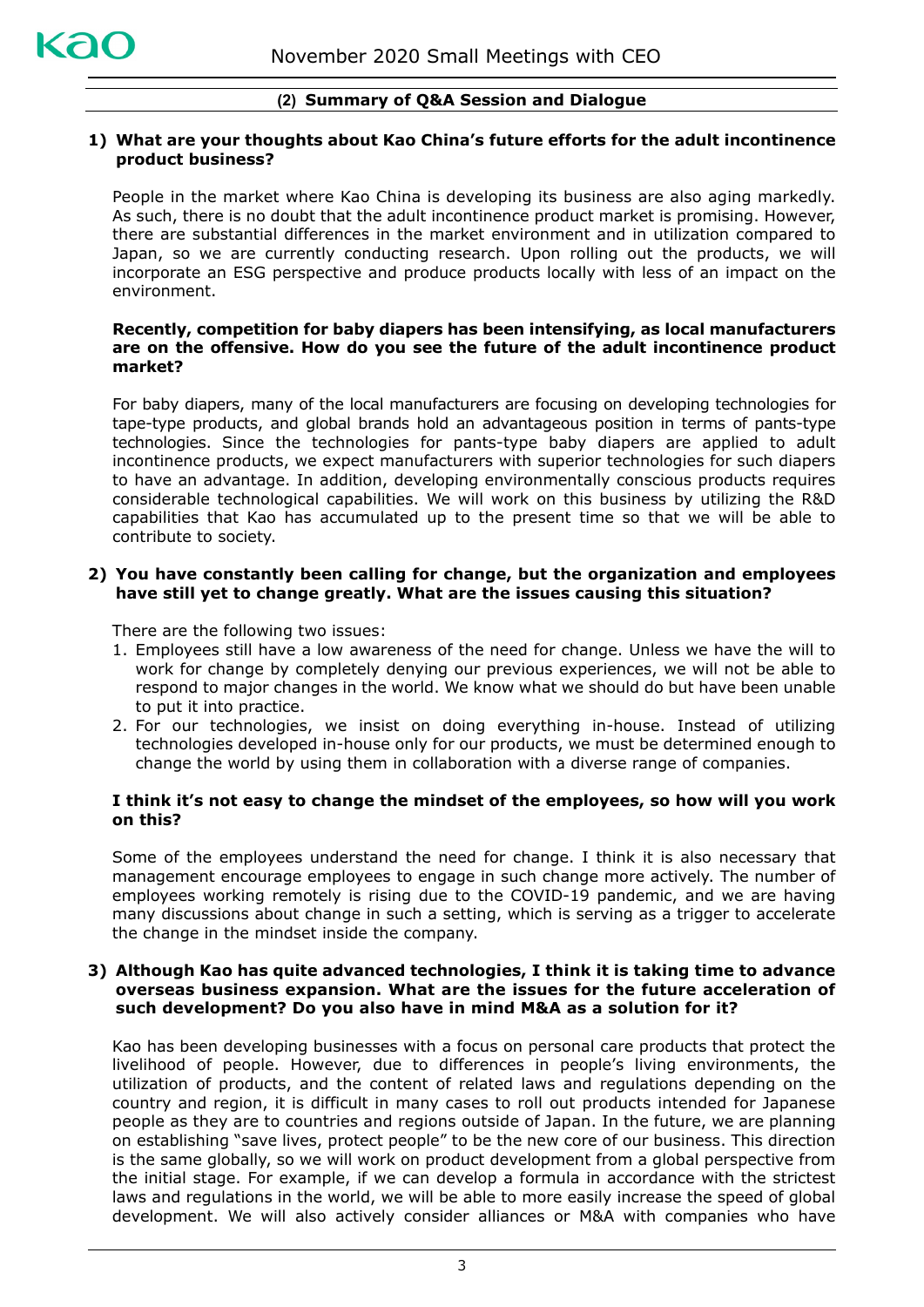

knowledge to that end.

## **Do you plan to strengthen R&D based outside of Japan or collaborate with the Chemical Business, the most globalized business segment in Kao, in order to accelerate developments outside of Japan?**

For the development of personal care products, it is better to establish an R&D base for each market. However, for products that we will be developing in the future from a global perspective to "safeguard people's lives," we will conduct research and development at locations where we can expect results to be produced most efficiently.

**4) You mentioned that you will strengthen the development of hygiene-related products in the Americas and Europe in the future also, and that you will develop business in the new direction of "save lives, protect people." Do you plan to take drastic measures taking into consideration a withdrawal from the beauty care related businesses, including the Cosmetics Business and Skin Care and Hair Care Business ("beauty care business") as well? If you continue with the beauty care business, what sorts of breakthroughs do you think will be needed to increase sales?**

We are not thinking of withdrawing from the beauty care business in the Americas and Europe. Although we are not able to grow sales at present due to the impact of the COVID-19 pandemic, we have already prepared the foundation on which to grow the business by conducting structural reforms in the two years from 2018. I believe we will be able to leverage the strength of the Kao Group by incorporating health care elements into the beauty care business. In addition, we will consider developing products in categories that we have previously been developing in Asia, such as diapers and sanitary napkins other than hygienerelated products, into the markets in the Americas and Europe by strengthening the aspect of an ESG perspective.

#### **Since the markets in the Americas and Europe are mature and have not much room for growth, Kao continues to struggle there. Isn't it more efficient to concentrate your efforts on the growth markets of Asia?**

The Americas and Europe are more attuned to ESG. We will start to develop business that is linked to ESG from there and then drive business expansion in Japan and other Asian countries as part of a series of actions.

**5) In the latter half of the current Mid-term Plan K20, the loss of momentum in the baby diaper business had a significant impact on results, but I think you might have been able to keep down this impact if you had been flexible in the sales structure at Kao China without your insistence on doing everything in-house. How do you consider this point and what are your thoughts about reviewing the future sales strategy?**

Kao China has had sales tie-ups with local companies in the past, while it currently uses a strategy of focusing on e-commerce. We change initiatives outside Japan in this way, but in Japan where our organization is very big, it is difficult to respond flexibly. However, we are aware of the need for reforms and have been having many discussions on this with top management of Kao Group Customer Marketing Co., Ltd., which is our sales company, about what form it should take in the future. I believe that strengthening the communication of value to consumers is also important.

# **6) Kao China plans to launch super premium baby diapers in 2021. Do you expect to generate a large profit in this category, going forward?**

Since the selling prices of baby diapers are falling in this market, the operating margin at Kao China is not high. To avoid selling on a large scale with small profit, manufacturers there launch value-added products onto the market. If we are able to offer products that can convince customers of their high cost performance, I believe it is possible to stably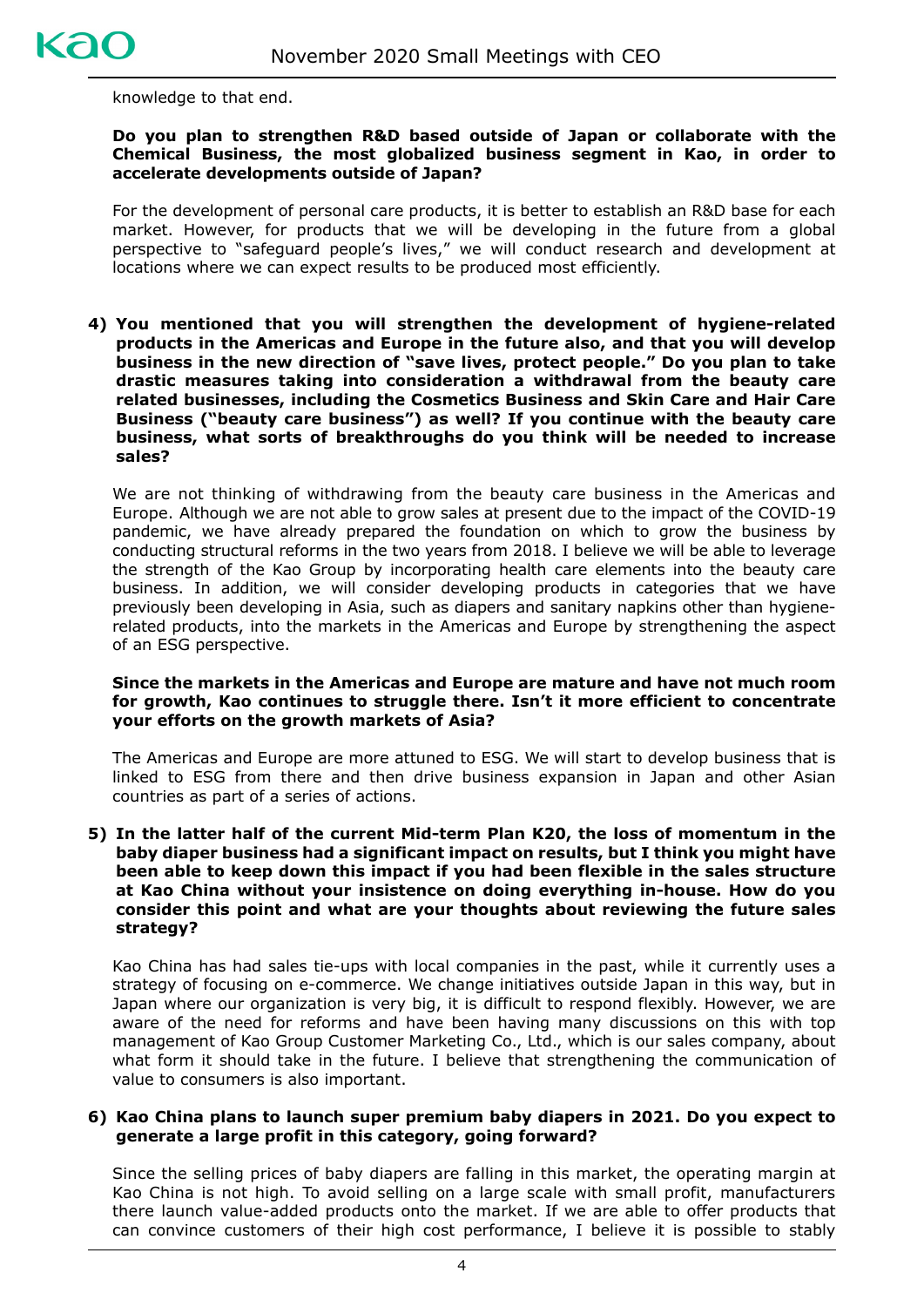generate an operating margin of over 10%. In addition to pursuing functional value for differentiation by leveraging Kao's strength, we will work to raise added value by incorporating an ESG perspective.

#### **7) Kao must be collecting and analyzing a wealth of data, but I think that it is taking time to ascertain the actual situation and take action. What is your view on this issue?**

Because we have been following the way we used to do business for a long time, despite the major changes in the market environment including the emergence of e-commerce, there are some discrepancies with the actual behaviors of consumers. Since we cannot set up a management policy when there are gaps between the understanding of management and the reality on-site, we must change how we view and collect market data. Currently, we are having discussions within the company toward making improvements.

## **I believe you have been analyzing big data for several years. Do you think the further strengthening of such an activity will be effective even for product development?**

We have been collecting and analyzing unique data based on Kao's advanced technological strategy. I think it would be interesting to further activate the Japanese market and build a platform that is jointly used with our competitors as part of our strengthening of globalization in the future.

# **8) My impression is that when developing business outside of Japan, Kao often launches products after the market has been activated. Can we expect you to speed- this up in the future?**

Kao has been creating markets or taking an approach that is different from those of other companies in activating existing markets. I don't think that we are following others, but I am aware that we have not been able to catch up in terms of the speed of change in the market for some aspects. We will work to reduce the time for product development as much as possible while adopting our practices to conform with different laws and regulations, depending on the country and region.

#### **9) What progress have you made for the Cosmetics Business growth strategies announced in 2018? What issues do you have at present and what are the measures for them?**

We have been able to steadily advance the strategies, including reviewing fixed costs, reducing returned goods, and concentrating brands. Currently, we are working to strengthen e-commerce, in which we have had an issue of delayed construction of our own direct-toconsumer (D2C) site, and we have been preparing for full- scale operations at the earliest possible time during the next year. Since the structure of Kao's Cosmetics Business itself is the point that is obstructing its growth, we will advance structural reforms with a sense of speed.

# **What is the structure of the Cosmetics Business that is obstructing its growth?**

Since 2015, we have been implementing measures for issues, including integrating operations with Kanebo Cosmetics Inc., strengthening global development, breaking away from a sales mix that is dependent on the mid-price range, changing the fixed cost structure, concentrating brands, and strengthening e-commerce. But we had the problem in 2013 that led to the voluntary recall and I dealt with it as a top priority, which forced us to postpone the structural reforms. Our employees also lacked the awareness for change.

## **10) The cosmetics market in Japan also did not perform well in October. What is your plan for turning the business around in the future?**

We will work on the assumption that the COVID-19 pandemic will be prolonged. We intend to make offerings that our competitors cannot make, such as make-up products that make users look beautiful even when wearing a mask, and the use of skin care products for skin problems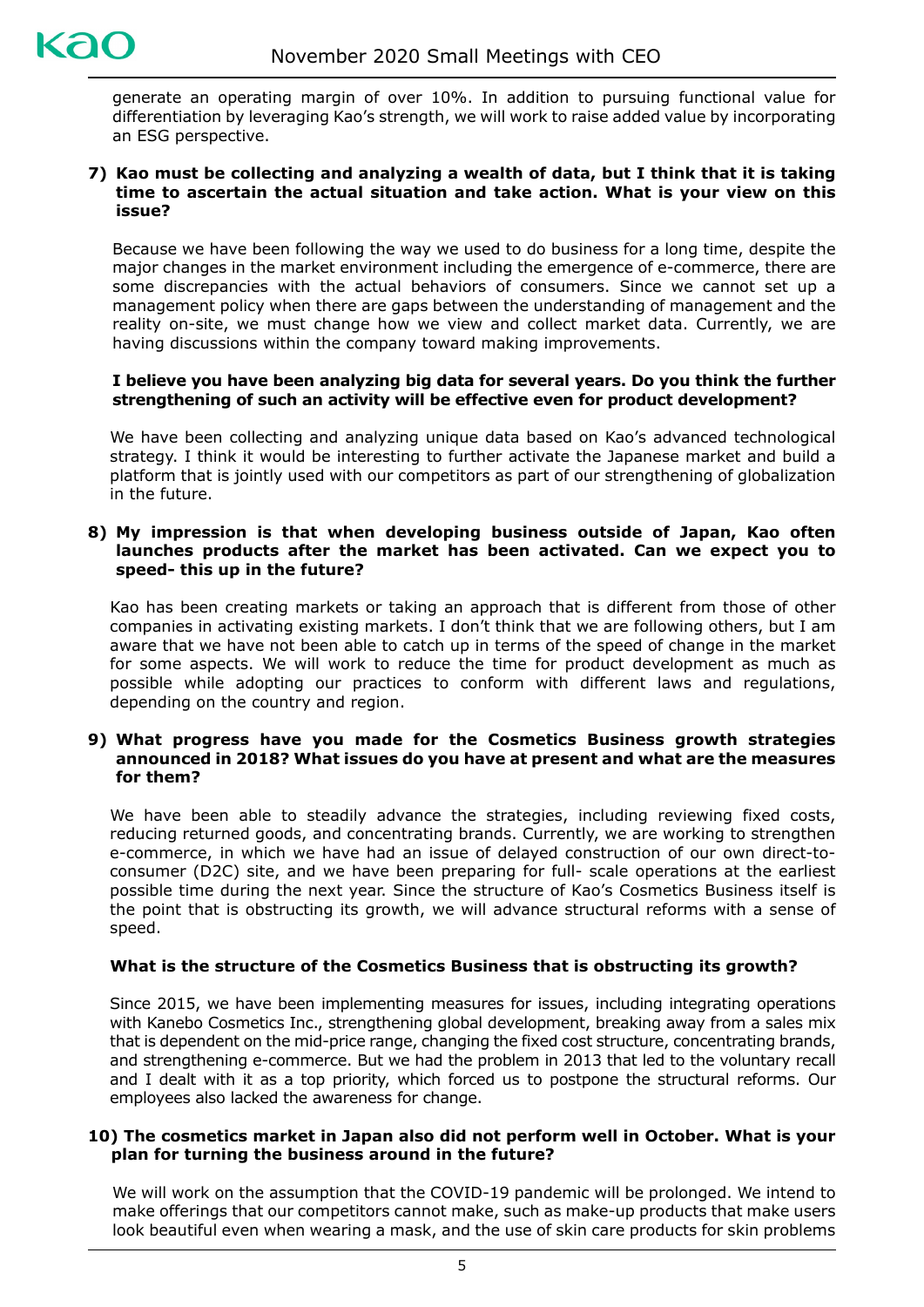due to wearing a mask. For example, with Kao's unique sebum RNA monitoring technology, we can make offerings unique to Kao, in which beauty is seen from the entire body. In order to advance this initiative, it is also important to ensure that value is communicated.

# **When do you expect earnings to recover to the situation before the COVID-19 pandemic?**

It is difficult to make such a projection, but some say it will take nearly three years. I hope we will be able to recover to the former situation a little earlier than that, but it will not be easy. Under the present conditions, we will accelerate our efforts for structural reforms.

# **11) Kao successfully strengthened baby diapers and cosmetics, for which the stock market had a negative perception. What were the success factors?**

There were two success factors:

- 1. Products into which we incorporated technologies that we developed with conviction were well received by consumers. This looks simple but is difficult to realize, and this was the greatest factor. The reliability and a sense of security for Kao developed by our former employees through their efforts matched these products in a very good way, so we were able to gain huge support.
- 2. Excellent cost management. The effective cost controls raised the operating margin of the Cosmetics Business for the last year to 13%.

# **I believe that there are four types of success factors; looking at consumers, knowing the distribution, understanding yourself, and observing competitors. In what areas do you think Kao excels?**

I believe Kao's strength lies in not observing our competitors. If you look at competitors too closely, you will try to create products that surpass those of the competitors, which may be far from what consumers need, resulting in failure. It is important to refine our own technologies and deepen research into consumer insights.

#### **12) I see the contraction of the domestic cosmetics market is caused by fewer opportunities due to less frequent visits to stores amid the COVID-19 pandemic or other reasons. Shipments are slow because it's taking time for the purchasing cycle to be restored, despite cosmetic products being consumables. How do you view the causes of this situation?**

Consumers in Japan tend to act after looking at what people surrounding them are doing, so I think many of them are reluctant to visit stores unless they see other customers going there. Although people's movements are getting back to normal due to the Japanese government's GoTo Travel campaign to encourage domestic tourism with discounts, a major change has not yet been seen in cosmetics stores. But the use volume of cosmetics is falling due to people wearing a mask at all times and also as there is the tendency for consumers to buy alternative products, rather than ones they used to use, via e-commerce. I feel that we need to appeal to the mindset of such consumers.

## **13) When would you see the results of your efforts to overcome the issues in the Cosmetics Business in Japan?**

Although they are a little behind schedule due to the impact of the COVID-19 pandemic, our efforts to strengthen e-commerce, lower the ratio of make-up products in the sales mix, and concentrate brands are all progressing as planned. We have positioned the year 2021 as the year to determine the direction for fixed cost reductions, and therefore the results will appear in the figures in 2022. If people gradually start taking off their masks during this period, we expect the situation to change drastically. The expansion of the product line using Fine Fiber technology and the development of products commercializing sebum RNA monitoring technology are also underway according to plan. We intend to recover to the level of operating income of 41.4 billion yen and operating margin of 13.7% that we achieved in our fiscal 2019 results at the earliest possible time in fiscal 2023 or later.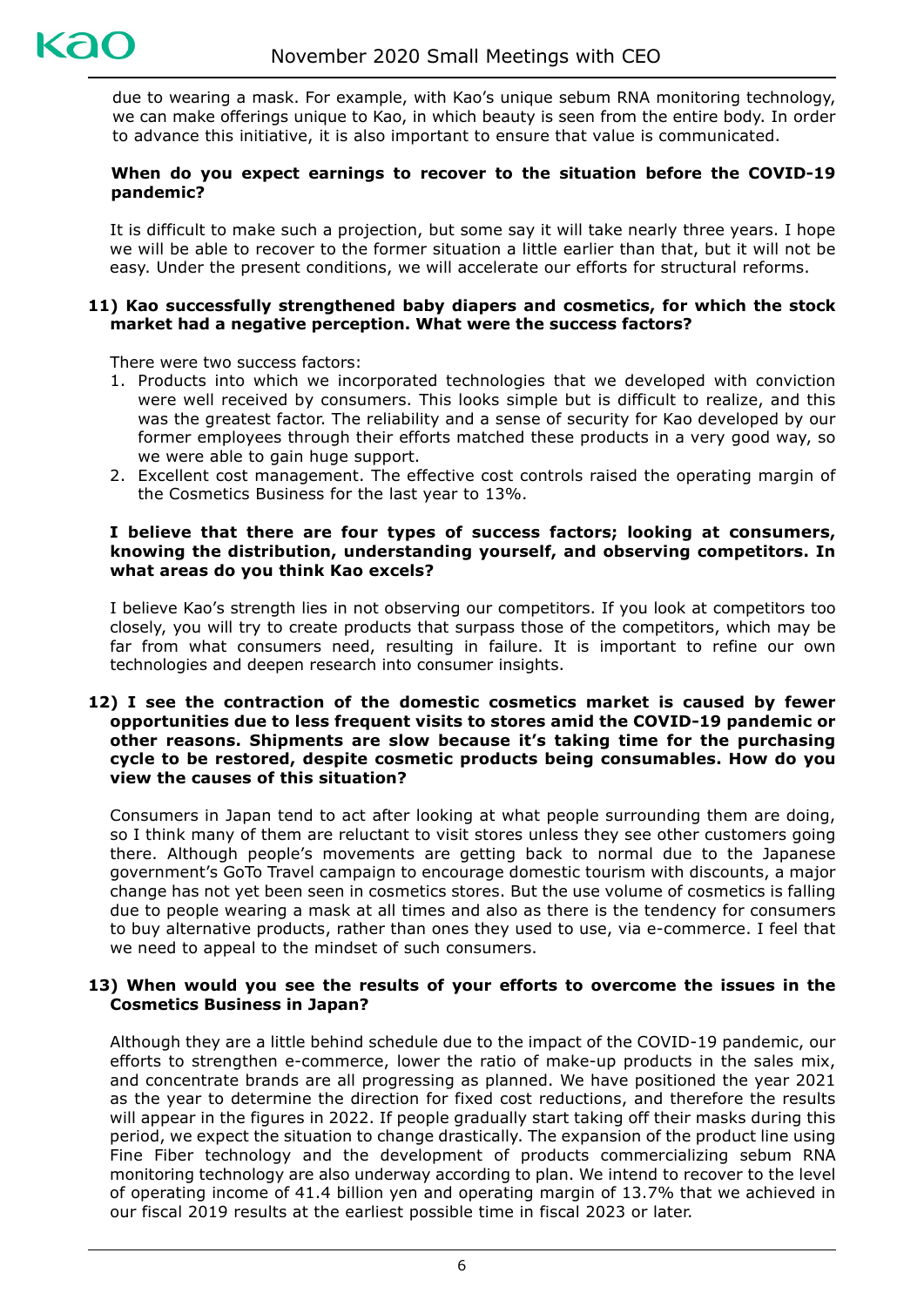# **14) Despite its solid financial condition and EVA management globally, we did not hear key words that indicate you are aware of financial strategy or corporate value in the earnings conference and other meetings. Going forward, I think you should communicate with investors by presenting KPIs. What are your thoughts on this point?**

Although Kao has the ability to generate cash, it is unable to spend cash in the best way. Continuously increase cash dividends, capital investment for growth, and M&A are important, but I feel these activities may be seen as one-offs, so I believe we must show a grand design. In the course of future collaborations with various companies, M&A may be one option, but I think we need to expand the framework for companies to invest in based on an understanding of the EVA concept. Previously, we have not been able to clearly present what we should do and what we should stop doing in our business framework. I will hand this matter over to the next president and CEO, Mr. Hasebe.

# **15) In today's explanation, you mentioned "We will rebuild Kao China's baby diaper business in the three years from 2021." What is your plan for the future to recover the investment? Why is it "three years?"**

I believe we must make quite a bold decision. So far, we have been putting in a lot of time and effort to fulfill supply responsibility, but in the future, we will not be able to make a profit by becoming involved in price competition unless we realize products whose effectiveness is recognized by consumers as differentiating them from the products of others and thereby enhancing our brand equity. There are different approaches to this issue and some companies use a method of selling five to six types of products. Kao aims to compete on its technological strength by incorporating an ESG perspective into products and making other efforts. The "three years" represents the period during which a baby uses diapers, as well as the development period for the next product.

#### **16) You made a change of course toward ESG management and also announced technology innovation two years ago, which made me expect that Kao would change in the future. However, the resulting financial outcome was not seen this year due to the impact of the COVID-19 pandemic. Mr. Hasebe will become president and CEO in January next year, but can we expect that these initiatives will be taken over by him? Is there a need to change your corporate culture?**

I have talked with Mr. Hasebe on many matters and I'm convinced that he will definitely meet my expectations. Previously, we have only used technologies that we developed ourselves for our own products. As such, despite many excellent technologies, we have not been able to fully utilize them. Going forward, we will collaborate with companies in different industries to fully utilize our technologies. Widening the strategy for the output of technologies in this way will eventually allow us to greatly contribute to society. This will also lead to the direction of the Kao Group's new businesses, as well as to the enhancing of our financial position.

## **17) The Americas and Europe markets are difficult markets for Japanese companies and they cannot generate profit easily in them. You have said that Kao will strengthen the development of hygiene-related products in the Americas and Europe. Do you have a good chance of succeeding for this? What is your plan for initiatives to be implemented in order to generate profit?**

One of the reasons why we have had to difficulty in growing the beauty care business in the Americas and Europe is because we gave too much importance to product development in order to suit the skin and hair types of consumers in each country and region. Another major reason is that some products that sell well in Japan cannot be exported due to laws and regulations in each country and region. However, when compared to such personal care products, hygiene-related products have many things in common among countries and regions, and so developing these products in accordance with the strictest regulations will allow us to more easily comply with the laws and regulations of other countries and regions.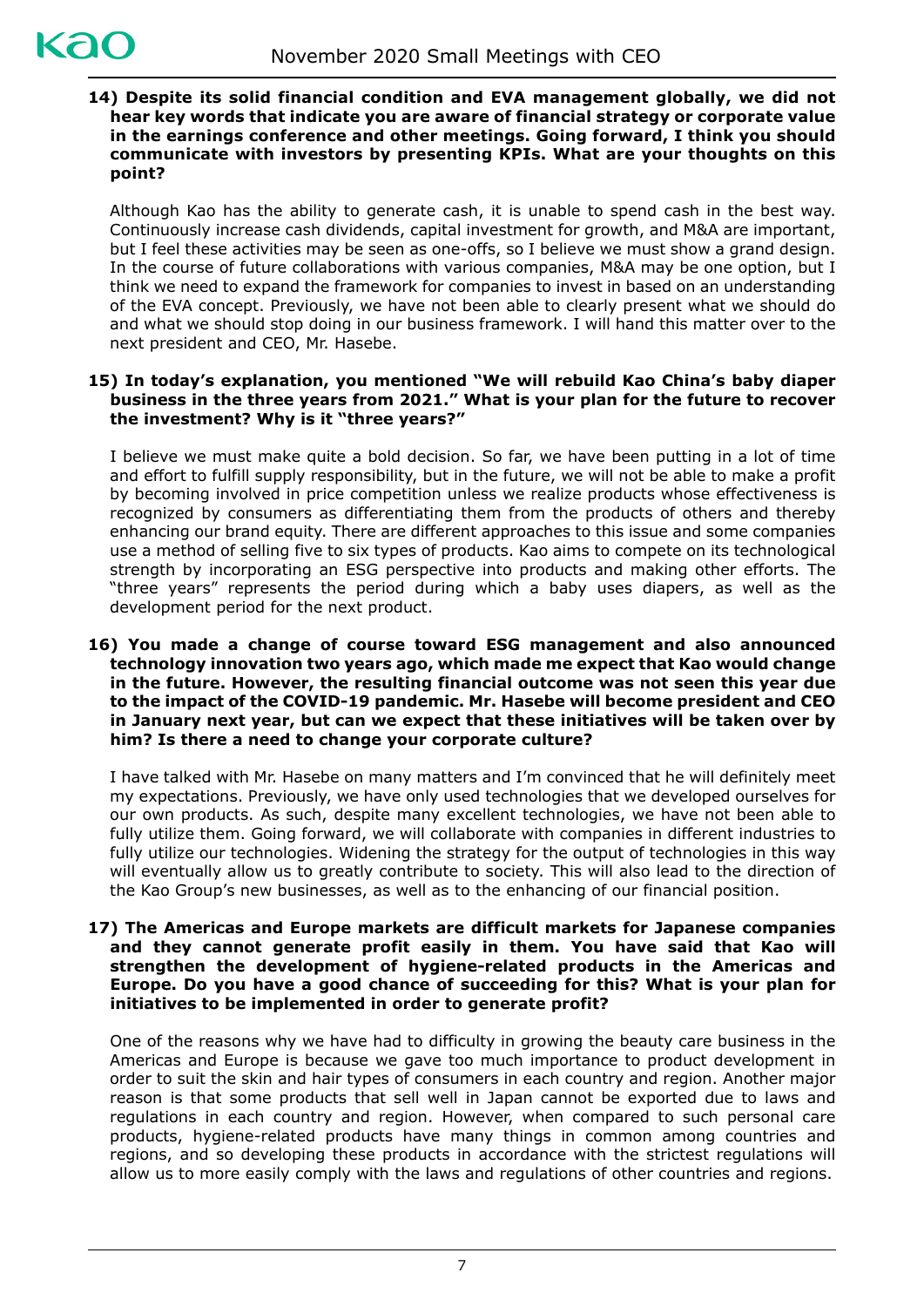

# **18) What measures did you implement while in charge of human capital development last year?**

I focused on motivating our employees and making best use of their inclusion and diversity. The operations of the Kao Group depended largely on past conventions and I wanted to change this. So I decided to handle and cut deep into this problem myself as the president and CEO. Although I had many discussions and made various efforts, the extent of the change that I have made so far only amounts to around 50%.

The next Mid-term Plan K25 that is being prepared chiefly by Mr. Hasebe, includes further reforms. It may take a while before the change becomes prevalent among our employees, but I have high expectations.

#### **19) When you summarized your past eight and a half years as president and CEO, you mentioned that there is a sense of crisis about the cosmetics and baby diapers businesses, as well as about operations in the Americas and Europe. I expect that the next Mid-term Plan will reflect that aspect, but how will Kao raise employee awareness on this matter?**

Ever since I assumed the position of president and CEO eight and a half years ago, I have visited subsidiaries globally and have repeatedly had direct discussions with our employees, through which I came to realize that they have a sound sense of crisis. Even so, there are many employees struggling about how to deal with the crisis.

As such, management needs to provide more specific directions. I am confident that the Kao Group will grow significantly as long as we continue to tackle various challenges and gain experience.

# **Possibly there are many employees that are complacent, as Kao is a leading company in Japan. What is needed to develop a global perspective?**

There are few employees that are complacent. Rather, they think that they can do more and I appreciate their enthusiasm. As there are both easy tasks that they can fulfill without any problem and tough tasks that they stumble on and struggle to finish, they are in no way complacent. Even employees in charge of operations in Japan consider operations outside Japan. I want to help them foster a better understanding by actively providing them with opportunities to find out more about operations outside Japan.

#### **20) In today's explanation, you said, "The Cosmetics Business will pursue holistic aspects and evidence." However, you previously said, "Joining Kanebo Cosmetics into the Kao Group, the Cosmetics Business will obtain not only holistic aspects, but also strengthen the brand portfolio, and thereby pursue an emotional images." Did the direction change?**

We previously kept Sofina and Kanebo Cosmetics apart, but we have now established strategies for each brand within one business. Going forward, we will further pursue the establishment of each brand image in order to prevail in the competition with other competitors' many excellent brands.

## **21) What were the reasoning and the process behind selecting Mr. Hasebe to be the next President and CEO? Wasn't hiring an outside CEO a viable option to transform the corporate culture?**

Kao has a system in which Committee for the Examination of Nominees for Directors and Audit & Supervisory Board Members that consists solely of outside directors and Audit & Supervisory Board Members examines and discusses the aptitudes of candidates, including the CEO and other members, and offers opinions to the Board of Directors. Mr. Hasebe was selected from among several candidates. I was also asked for an opinion and I recommended him. There are four reasons for this:

- He is aware of the importance of "The Kao Way," our corporate philosophy that should be immutable.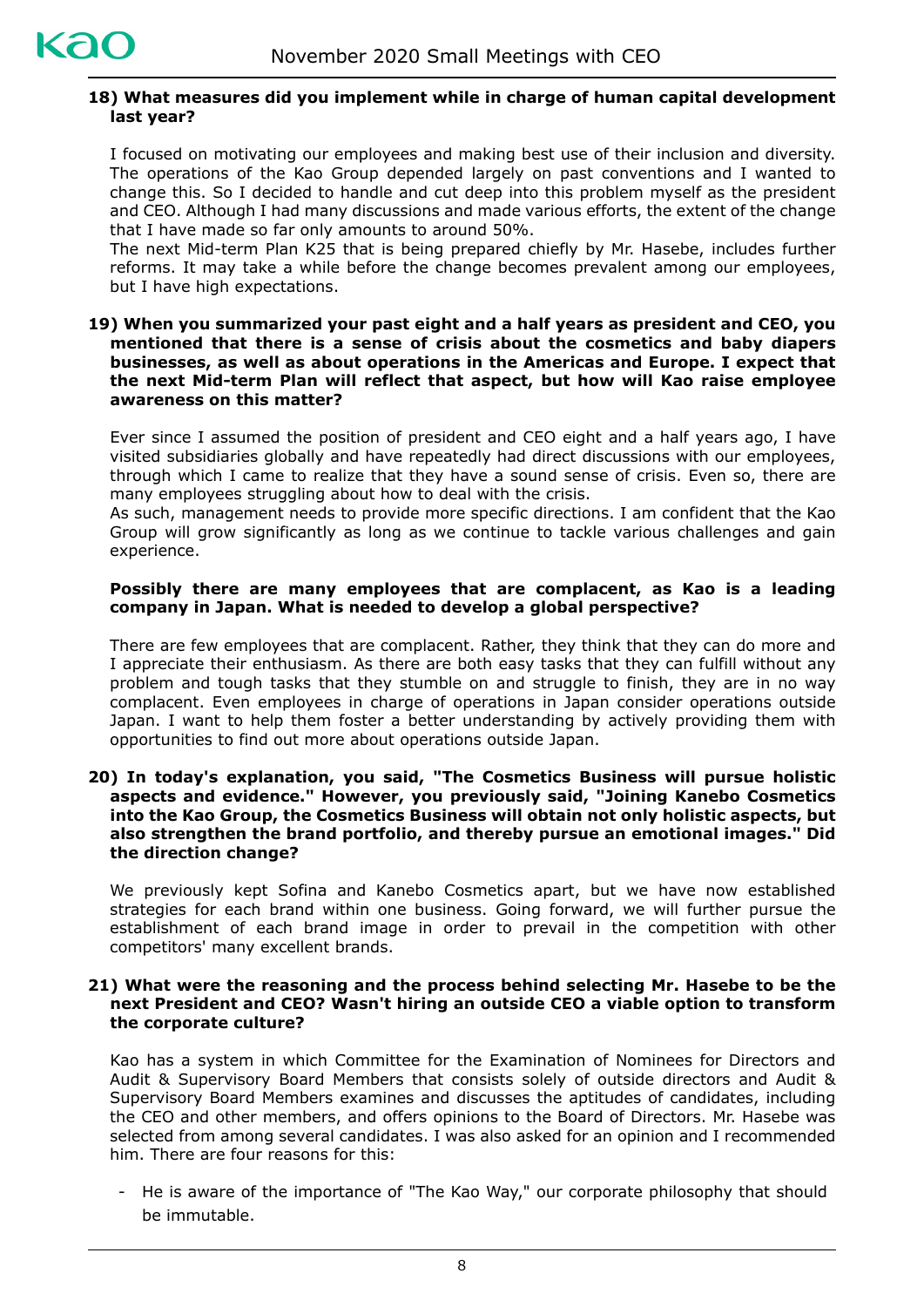

- He excels at utilizing technologies in business to create new business opportunities. Not only is he a researcher, but he can also offer new directions and take action in his own way.
- He is highly capable of motivating other people.
- He has good fortune. He can venture forward to seek good fortune and to have good fortune.

# **22) You achieved ever-growing sales and operating income that exceeded the consensus for five years after you assumed the position of president and CEO. However, stock prices peaked after the ESG Division was established in 2018. Profit and performance in the past three years fell below the consensus, which was perhaps due to ESG efforts, such as conducting responsible raw material procurement. Is it difficult to achieve financial performance and ESG at the same time?**

ESG and financial performance can be achieved at the same time. We have been in a tough situation for the past three years, but not because we focused on ESG.

Kao used to use figures lower than budgets as announced forecasts. However, we set forth figures much higher than budgets during K20, which was initiated four years ago. In addition, we increased capital expenditure from 40-50 billion yen to the level of 100 billion yen. The increase in depreciation expenses means that the same sales result in less profit. Our sales have not been increasing very much and the labor costs related to equipment operations have been rising. Due to cost structure with the increase in depreciation expenses and labor costs, profit drops by 10 billion yen or more per year. What I could not foresee was the slow sales of baby diapers, which I thought would drive financial performance by continuing to improve their level until 2020. These are the reasons why we have been in a tough situation for the past three years, despite the increased operating margin of the Cosmetics Business. In a few years from now, depreciation expenses will gradually decline. In addition, we will work to generate new possibilities for baby diapers.

## **ESG is important in the mid- to long-term. However, is it still important in the short term?**

In the mid- to long-term, ESG has effects when corporate value increases. In the short-term, I think that ESG can be linked to business if ESG driven products are receiving support by consumers. We are now actively working to develop products that can achieve this. I do not think that ESG should simply be worked on for a five-to-ten-year period, and we want to set a good precedent.

# **23) In your previous comment on the COVID-19 crisis, you said, "We have pursued selection and concentration. Going forward, we have to incorporate the perspective of dispersion, even if it might be inefficient." What efforts is Kao making for this?**

Dispersion means utilizing diversity, in other words. Consumer needs are becoming diverse. As for work styles as well, utilizing diversity is a key point. However, addressing individual needs is costly. As such, we have to change Kao into being a company that can control costs while utilizing diversity. We have to make clear efforts to keep beneficial inefficiencies and remove detrimental inefficiencies.

# **24) If you were owner and president of Kao, what differences would there be?**

If I were owner and president of the company, I would start by creating a grand design for the next 30 years or a grand design to pass the torch every six-to-ten years. The actual me and the present Kao are here thanks to the efforts made by former CEOs and employees. I expect that the efforts that I have made in the past eight and a half years will produce results within the next five-to-six years. Because of this thinking, I have worked hard to maximize the assets that I inherited from former CEOs and employees and to create the next assets. A company not run by its owner grows if the CEO can pass the torch in an optimal manner. A failure to do so might affect the next two or more CEOs as they try to bring back the company